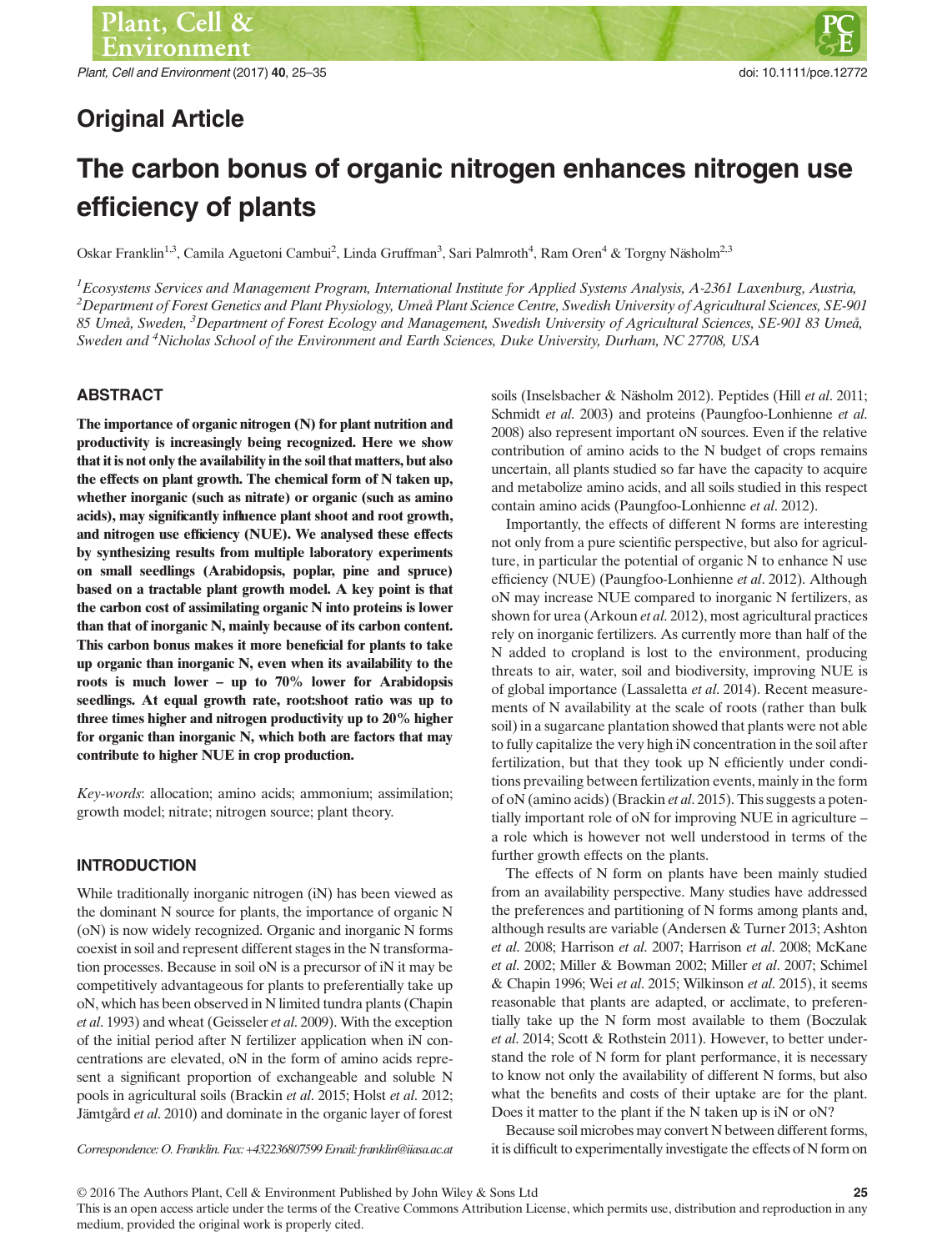plants in the field, and the results of such experiments may be unreliable. In sterile laboratory experiments, plants supplied with oN showed different root morphology and higher root:shoot ratio than those supplied with iN, even though both N forms were supplied at the same N concentration and plants had similar internal N concentration (Cambui et al. 2011; Lonhienne et al. 2014). Potential underlying physiological mechanisms have been identified, including different assimilation sites of iN and oN (Cambui et al. 2011), and differences in assimilation costs (De Vries et al. 1974), which were quantified in the seminal work of Zerihun et al. (1998). However, the ultimate effects on whole plant growth and allocation of oN versus iN are not well understood. Whereas bottom-up biochemical calculations suggest that the difference in assimilation costs between N forms is too small to influence growth and allocation (Zerihun et al. 1998), experimental studies show large effects on allocation (Cambui et al. 2011). These contrasting results may reflect differences among studies in growth conditions, such as soil N availability, plant size and light level, which interact with the biochemical effects of N form. For example, while oN have energetic assimilation advantages over iN (De Vries et al. 1974; Gruffman et al. 2013; Zerihun et al. 1998), it may require higher root investments for uptake, leading to reduced shoot:root ratio and, in-turn, reduced light capture. To understand such potentially complex interactions, we need to understand how they are coordinated; in effect, an organizing principle for plant behaviour is required.

Plant behaviour is ultimately the result of evolution towards increasing fitness (reproductive production per capita), accounting for growth, survival and reproduction over the lifetime of individuals. However, a particular life-stage fitness can be approximated well by a simpler goal function (Dewar et al. 2009; Franklin et al. 2012). Small, young plants are expected to allocate C and N among organs to maximize relative growth rate (Ågren & Franklin 2003), a principle allowing us to construct a tractable model of plant growth and its response to N and light availability. Here we describe the model and use it to interpret the results of multiple laboratory experiments on the effects of N availability in different forms (nitrate, ammonium and amino acids) on plant growth, allocation and biomass N concentration. We find that the observed effects of N form are explainable based on two primary factors: N assimilation costs and N uptake per root mass. Specifically, compared to iN, growth on oN alone or in combination with iN leads to (1) lower N assimilation cost and (2) lower N uptake per root mass, i.e. higher root C costs per N taken up. We then used the model to answer the questions: How does the benefit of a lower N assimilation cost add up with its higher uptake cost, i.e. under which soil N conditions is the net growth effect positive for the plant?, and what are the consequences for N use efficiency?

### **METHODS**

#### **Experiments**

The experimental methods used for Arabidopsis thaliana (Arabidopsis) are fully described by Cambui et al. (2011) and also apply to the Populus tremula (poplar) experiment. Here we provide a brief summary of the methods. Wild type Arabidopsis (ecotype Col-0) were grown on sterile agar plates which were incubated in a cold room for two days to synchronize germination and then transferred to a growth cabinet with a 16/8 light/dark (200  $\mu$ mol photons m<sup>-2</sup> s<sup>-1</sup>) light regime. Nitrogen was administered according to Table 1. We used arginine and glutamine as organic N forms because they are abundant in soils and also that they represent basic and neutral amino acids, respectively. Plant shoots were not in contact with the agar surface, so all N in plants was derived from root uptake. Poplar plants (P. tremula) were grown from seeds of local origin under identical conditions as Arabidopsis with the exception that the growth units consisted of plastic boxes (filled with 100 mL agar; one seed per box) and plants were harvested after 28 days. At harvest, roots and shoots were dried and weighed, and N and C concentrations were analysed with an elemental analyser (Flash EA 1112, Thermo Fisher Scientific).

Scots pine and Norway spruce seedlings were cultivated in green house conditions, 200–300  $\mu$ mol m<sup>-2</sup> s<sup>-1</sup> constant light, with pine seeds originating from seed orchard Våge 125 (mean clonal origin: 65°48'N, 440 m.a.s.l.) and spruce seeds originating from seed orchard Domsjöänget 130 (mean clonal origin: 64° 24'N 375 m.a.s.l.). Seedlings were grown in 0.5 L pots containing unfertilized peat. Four seedlings were grown in each pot and fertilized with  $80 \text{ mL}$  (20 mL seedling<sup>-1</sup>) of chosen N form and concentration twice a week (Table 1) and additional

| Experiment | Plant species       | No. plants per<br>treatment | Inorganic N form<br>$(iN)*$ | Mixed N form<br>$(ioN)*$    | Organic N form<br>$(oN)^*$ | Growth<br>substrate |
|------------|---------------------|-----------------------------|-----------------------------|-----------------------------|----------------------------|---------------------|
| Arab 1     | <i>Arabidobsis</i>  | 10                          | $NO_3 + NH_4$ [6]           | $NO3 + Gln [6]$             |                            | Agar plates         |
| Arab 2     | <i>Arabidobsis</i>  | 10                          | NO <sub>3</sub> [3]         |                             | Gln $[3]$                  | Agar plates         |
| Pop        | Populus<br>tremula  | $8$ (oN), 10 (iN)           | $NO_3 + NH_4$ [6]           | $NO3 + Gln [6]$             |                            | Agar plates         |
| Pine       | Pinus<br>sylvestris | 16                          | $NO_3 + NH_4 [1, 3]$        | $NO3 + Arg$<br>[0.75, 2.25] | Arg $[1, 3]$               | Pots                |
| Spruce     | Picea abies         | 16                          | $NO_3 + NH_4 [1, 3]$        | $NO3 + Arg$<br>[0.75, 2.25] | Arg $[1, 3]$               | Pots                |

\*For Arab 1, Arab 2 and Pop numbers in []-brackets are substrate N concentrations given in mM N and for pine and spruce they refer to N concentrations of added fertilizer.

#### Table 1. Experiments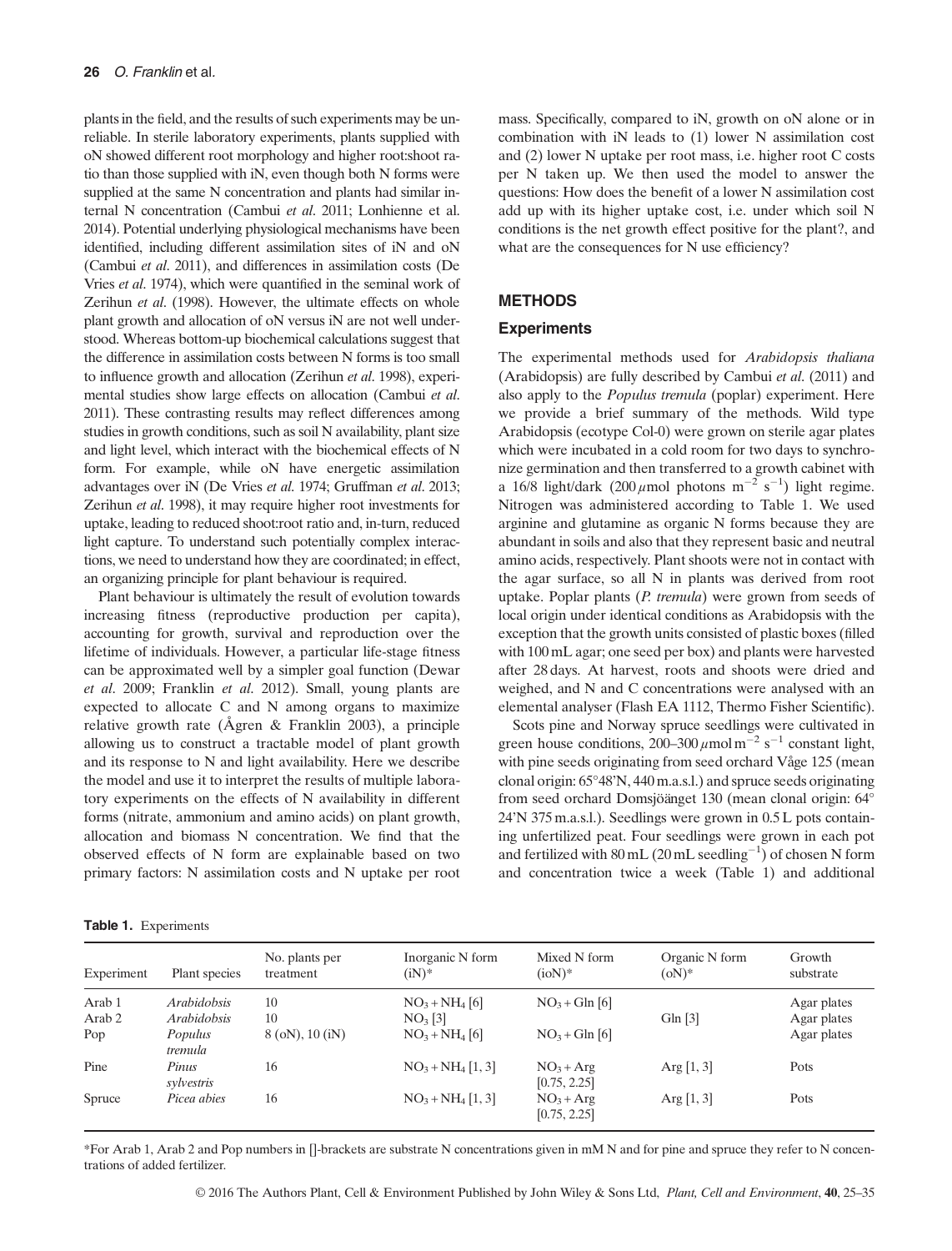watering was carried out once a week. Eight pots from each treatment and concentration were harvested after 90 days and analysed for morphological characteristics. Each sample contained four seedlings which were pooled. Seedlings were dried at 60 °C for 72 h. Needles were milled into a fine powder in a bead mill and thereafter analysed with an elemental analyser Flash EA 1112, Thermo Fisher Scientific, to determine the nitrogen content.

For each sample we calculated relative growth rate from biomass, growing time, and initial biomass or seed weight, based on the assumption that relative growth rate was constant over time (see Theory and model). Root N acquisition  $(u$  in the model) was calculated as total plant N/root mass. In addition we calculated N productivity (the growth rate per plant N; Ågren & Bosatta 1998), as relative growth rate/biomass N concentration.

#### Theory and model

We constructed a mechanistic model of plant growth applicable to small plants and seedlings, which are assumed to allocate C and N among organs to maximize relative growth rate (Ågren & Franklin 2003). The use of small plants in laboratory environment not only has practical experimental advantages, but also makes the interpretation of the results simpler by minimizing the impact of non-measured and uncontrolled factors. The small plants also make modeling more accurate for the same reason, and allowed us to use the assumptions that the plants are growing exponentially (relative growth rate is constant) without interference among roots and leaves (no competition among roots or self-shading among leaves), and that N concentration and root:shoot ratio stay constant during growth. Exponential growth and constant N concentration were confirmed for our growing conditions based on an experiment similar to our Arab 1 experiment (Fig. S1). Although relative growth rate eventually declines as plants get larger, it is normally constant during the initial phase of growth which we analyse in this study (Ågren & Bosatta 1998; Lambers et al. 1998; Paine et al. 2012).

Plant productivity is modelled as C gain – a function of shoot photosynthetic rate (A, gC  $g^{-1}$  d<sup>-1</sup>) times fraction shoot biomass  $(f_s)$  – minus C losses because of biomass construction costs (growth respiration) and maintenance respiration  $(r_m, gC gN^{-1} d^{-1})$ , which is proportional to plant N content (N; Ryan et al. 1996). The effect of growth respiration is often expressed in term of a general conversion efficiency from C gain to biomass ( $y_0 \approx 0.7$ ; Choudhury 2001). However, we explicitly model the costs of assimilating N into biomass  $(r_A, gC gN^{-1})$ , which is part of the overall growth respiration. While we do not have an estimate of the non-N dependent part of the growth respiration, we know the total biomass construction costs in terms of  $y_0$ . Thus, to account for the fact that the N assimilation cost is also a part of the overall growth respiration, we reduce the overall growth respiration to compensate for double counting (Supporting methods). This reduction results in an adjusted (increased) growth efficiency of  $y = 1.0$  for Arabidopsis and poplar plants and  $y = 0.82$  for pine and spruce. Combining the above assumptions for C gain and C costs leads to the following equation for biomass  $(B)$  growth:

$$
\frac{dB}{dt} = \left[ A f_s B - \frac{dN}{dt} r_A - r_m N \right] \frac{y}{f_C} . \tag{1}
$$

In Eqn 1,  $f_C$  is biomass carbon concentration (in gC  $g^{-1}$ ). Nitrogen is taken up in proportion to root growth and root N acquisition (N uptake per root biomass,  $u$ , gN g root<sup>-1</sup>):

$$
\frac{dN}{dt} = u\left(1 - f_s\right)\frac{dB}{dt}.\tag{2}
$$

Alternatively, N uptake could be modelled as a function of root mass, i.e. integrated growth instead of growth. However, because we are modelling exponential growth this (integration of an exponential function) would only lead to quantitative but no qualitative change in the relationship between  $B$  and N uptake.

Under constant relative growth rate, the relative change of plant N content and biomass must be equal:

$$
\frac{1}{N}\frac{dN}{dt} = \frac{1}{B}\frac{dB}{dt}
$$
\n(3)

From Eqns 2 and 3 follows that  $f_s$  is a function of N concentration  $(c)$  and  $u$ :

$$
f_s = 1 - \frac{c}{u}.\tag{4}
$$

We now derive an expression for the relative growth rate by inserting Eqns 2, 3 in Eqn 1:

$$
\frac{1}{B}\frac{dB}{dt} = [Af_s - r_m c]\frac{1}{\frac{fc}{y} + r_A c} \tag{5}
$$

Carbon assimilation (A, Eqn 6) was modelled as done in Franklin (2007) based on day length  $(f_d, h d^{-1})$  and the non-rectangular hyperbola model of photosynthesis (Thornley 1998), co-limited by N concentration  $(c,$  which reflects the protein content in metabolic machinery) and light intensity. N concentration and its minimum value  $(c_0)$  control light saturated photosynthetic capacity via the parameter  $a$  (gC  $gN^{-1}$  h<sup>-1</sup>). Incident light intensity determines potential light limited photosynthesis  $(Q, gC g^{-1} h^{-1})$ . The curvature parameter  $\theta$  controls the transition between light and N limitation.

$$
A = \frac{f_d}{2\theta} \left[ Q + (c - c_0)a - \sqrt{(Q + (c - c_0)a)^2 - 4Qa\theta(c - c_0)}) \right]
$$
\n(6)

The expressions for A (Eqn 6) and  $f_s$  (Eqn 4) are inserted in Eqn 5 to get relative growth rate as a function of biomass N concentration  $(c)$ . We assume that the plant acclimates to its environment (defined by N availability, N form taken up and light environment) by optimizing N concentration to maximize relative growth rate, i.e.  $\frac{\partial}{\partial c} \left( \frac{1}{B} \frac{dB}{dt} \right) = 0$ . Relative growth rate has a maximum with respect to c because it is subject to a trade-off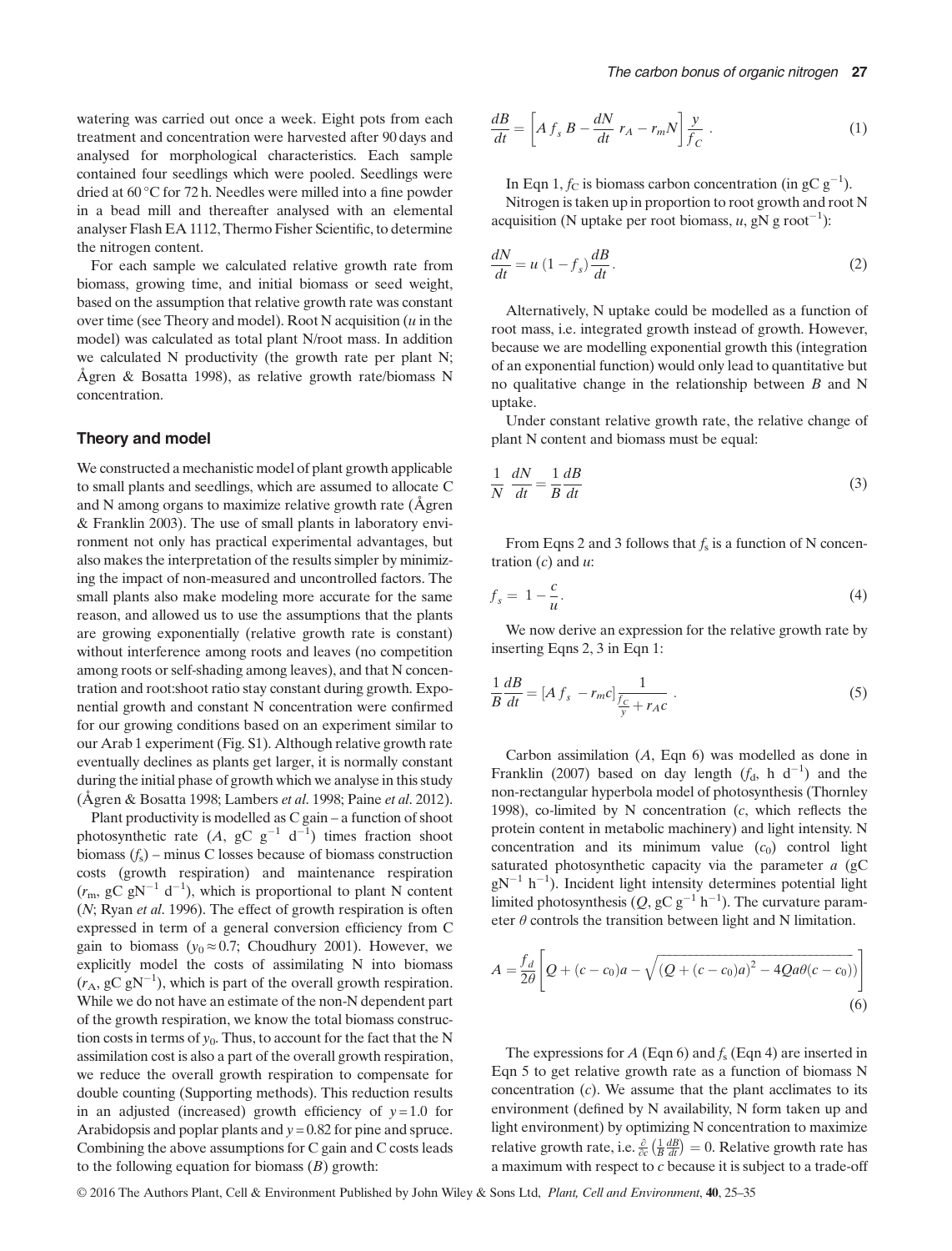between C assimilation and C loss by respiration, which both increase with c, which in turn is also constrained by root N acquisition  $(u, \text{Eqn 4})$  as illustrated in Fig. S2.

#### Effects of N form taken up

N form enters the model via primary effects on two properties: (i) Carbon costs of N assimilation  $(r_A, \text{ gC gN}^{-1})$ , which depends on the energy and stoichiometric requirements for protein construction, and (ii) root N acquisition  $(u, gN)$  $root^{-1}$ ), which depends on both soil N availability and the properties of roots.

Assimilation of N into proteins involves multiple biochemical processes consuming energy and C, which can be expressed in terms of glucose use (Zerihun et al. 1998). For uptake of  $NO<sub>3</sub>$ and  $NH_4$  key processes are: Reduction into  $NH_3^-$ , pH regulation, synthesis of glutamine (Gln), and synthesis of other amino acids and proteins from Gln. In comparison to iN, uptake of oN (e.g. Gln) saves energy and C otherwise used for reduction and Gln synthesis. The C gained from root-absorbed Gln may be incorporated into the plant biomass or used in the plant's energy metabolism or both. In an experiment identical to Arab 1 in this study, 40–48% of the C gained from Gln absorption was retained in the plant and thus 52–60% used in energy metabolism (Ganeteg et al. unpublished results). These benefits result in a net C gain of using oN relative to iN – a C bonus. The C bonus can be calculated from the total glucose required for assimilation of each N form (Zerihun et al. 1998) expressed as C cost, which are (in gC  $gN^{-1}$ ):  $NO_3 = 5.81$ ,  $NH_4 = 4.32$ , glutamine  $= 2.16$ , arginine  $= 3.02$  (Table 2). We evaluated the model based on these biochemical estimates, but also let the model generate the most likely estimates indirectly, based on the whole plant data from our growth experiments (see Model evaluation).

While we do not model the underlying factors and mechanisms of root N acquisition  $(u)$ , they may depend on characteristics of both root uptake and of the fluxes of different N compounds in the soil. A difference in total N uptake per root biomass between iN and oN may therefore result from either or both of root and soil characteristics. Studies comparing uptake rates of oN and iN show high rates of uptake of iN in the form of ammonium but low rates of uptake for nitrate. For oN, in the form of amino acids, uptake rates often fall in between the two major iN forms (Näsholm et al. 2009). Movement

Table 2. Biochemically calculated assimilation costs for different N sources in gC gN<sup>-1</sup> according to Zerihun *et al.* (1998)

| N source        | Gross C costs | $C$ bonus $a$ | Net N assimilation<br>C cost |
|-----------------|---------------|---------------|------------------------------|
| NO <sub>3</sub> | 5.81          |               | 5.81                         |
| NH <sub>4</sub> | 4.32          |               | 4.32                         |
| Gln             | 4.30          | 2.14          | 2.16                         |
| Arg             | $4.30^{b}$    | 1.29          | $3.02^{b}$                   |

<sup>a</sup>C bonus is equal to the molecular gC per gN.

<sup>b</sup>Calculated assuming gross C costs (without C bonus) for N assimilation are equal to Gln.

of N compounds in the soil is in the form of diffusive flow and mass flow and most oN compounds would have lower flux rates in soil both because of their generally higher molecular weights and because of charge interactions with the solid soil phase (Jones et al. 2005; Owen & Jones 2001). However, regardless of the underlying mechanisms, the resulting N uptake per root biomass  $(u)$  is what matters in our whole-plant model. We calculated this variable directly from measured root growth and N uptake.

Considering the requirement to balance the C and N economy of the plant we can illustrate the interaction of the two primary N-form effects, the C bonus and the root N acquisition, in a simple diagram (Fig. 1). Based on this graphical analysis, going from iN to oN nutrition, we should expect either an increase or decrease in growth rate, but always an increase in fraction root biomass (and reduced shoot fraction).

#### Model evaluation

We used a Markov chain Monte Carlo method (MCMC; Supporting methods) to simultaneously estimate model parameters and evaluate the alternative models based on their ability to explain the observations, i.e. relative growth rates, biomass nitrogen concentrations and fraction shoot biomass, for each experiment. In order to find the best way to model the key effect of N assimilation cost  $(r_A)$  among the N forms we compared four model variants: (1) all N forms have the same assimilation cost, which is estimated in the model; (2) each N form has a different assimilation cost, which are all estimated in the model; (3) assimilation cost for each N form has fixed values as estimated by Zerihun (1998; mixed forms have average values between pure forms); and (4) assimilation cost for



Figure 1. Illustration of the effects of N form on plant growth and shoot:root ratio. Under balanced growth (Eqn 3) the relative C gain (dashed lines) must match the relative N uptake (solid lines), which corresponds to the intersections of the lines. Compared to growth on inorganic N (iN, dark blue lines, point a) growth on organic N (oN, light green) has two effects: (i) an increase in net C gain (point b) because of the lower N assimilation costs (the C bonus), and (ii) a lower relative N uptake because of lower N acquisition per root biomass, which in turn reduces the matching net C gain (point c). However, both effects (i) and (ii) contribute to reduced biomass fraction shoot, i.e. increased root: shoot ratio.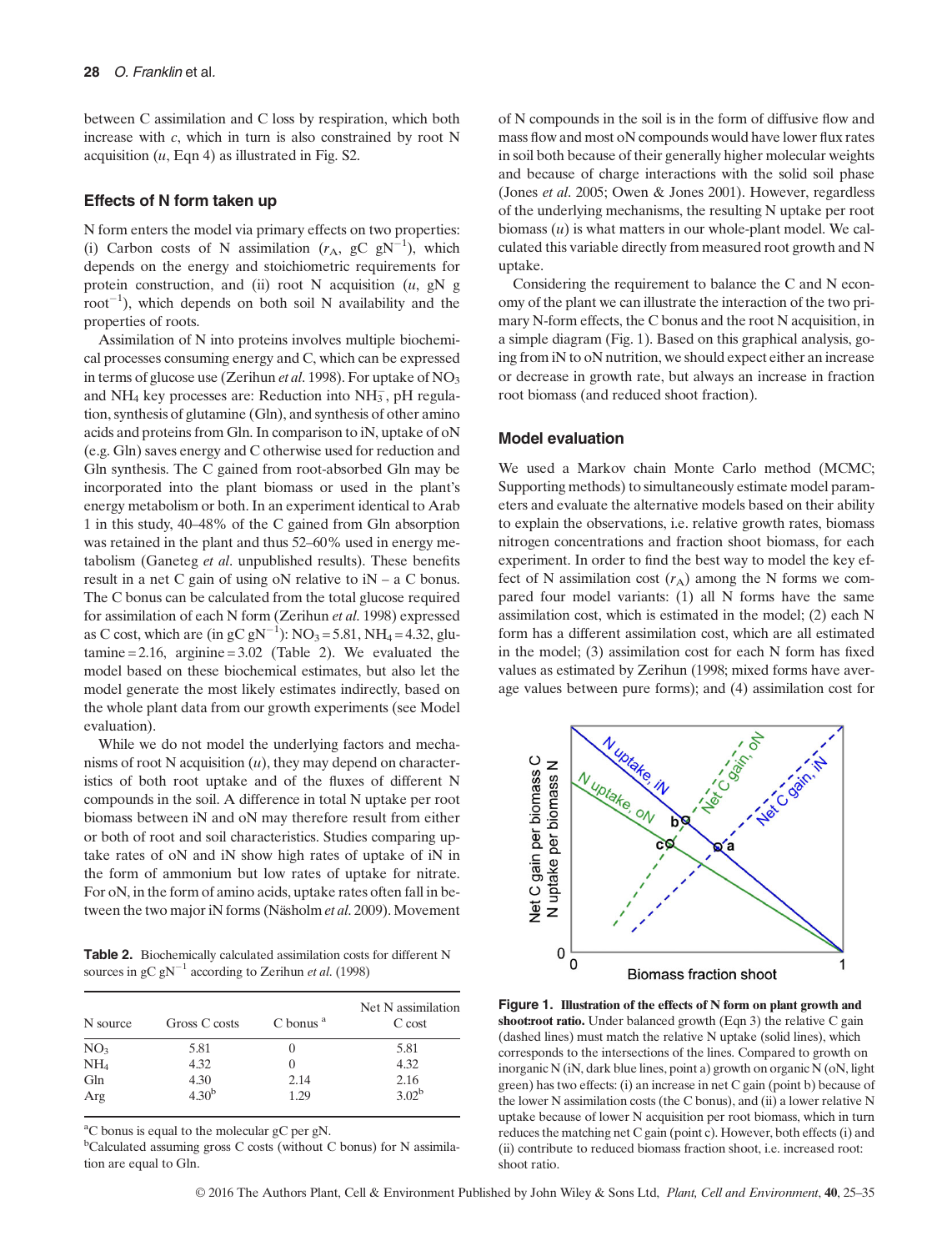iN was taken from Zerihun (1998), but the costs for oN and ioN were estimated in the model.

The MCMC method results in a sample from the probability distribution of each parameter, from which the most likely value and confidence intervals are readily calculated. The MCMC output was also used to compare the likelihood of the alternative models based on deviance information criterion (DIC), telling us objectively which model is better while controlling for differences in the number of parameters and associated 'over-fitting' (Spiegelhalter et al. 1998).

Based on the estimated parameters we evaluated the effect of variation in N and light availability to determine under which conditions N form is most important. In addition, to evaluate the total effect of the positive effect of the C bonus and the negative effect on root N acquisition rates for oN compared to iN, we modelled a scenario of variation in the relative availabilities of inorganic and organic N forms along a gradient in total N availability. Because we do not address soil processes we model N availability as seen by the root, i.e. N acquisition per root biomass, rather than soil N concentration in the soil per se. It has been observed that when total soil N was abundant, root acquisition of  $\alpha$  ( $u$ , measured on seedlings growing in

nutrient solution) is lower than that of iN, but both are similar when soil N was scarce (Warren 2009). Based on these observations we modelled the gradient of soil N availability by assuming that root N acquisition  $(u)$  of oN relative to iN decreased from 100% to 0% as iN availability increased from 0 to high values.

# **RESULTS**

# Observed effects of N form on growth, allocation and biomass N concentration

Based on the data obtained from the experiments (Figs. 2 and S3), we calibrated the model and calculated the relevant variables for our analysis. We calculated relative growth rate from biomass, growing time, and initial biomass or seed weight, which we also used to estimate biomass at 20 days of growth (Fig. 2a). Root N acquisition is equal to plant N/root mass. In addition we calculated N productivity (the growth rate per plant N; Ågren & Bosatta 1998), as relative growth rate/biomass N concentration. The results showed rather similar growth rates among N forms, although in the experiment Arab 2 growth rate was higher for organic N (oN) than



Figure 2. Measured growth and N use in experiments with seedlings growing on different N forms. N treatments are: Inorganic N (iN, dark blue line), a mix of inorganic and organic N (ioN, cyan symbols), organic N (oN, green symbols). Error bars show 1 SD. Experiments (Table 1) are Arab 1 – open squares, Arab 2 – filled squares, Poplar – diamonds, Pine – triangles, Spruce – circles. Because growing time differed among experiments, biomass (a) was estimated for a common growing time of 20 days, based on the measured biomass at the end of each experiment and the initial plant (or seed) weight, assuming a constant relative growth rate. Within each experiment, a higher biomass corresponds to a higher relative growth rate. Nitrogen uptake per root biomass (c) is calculated as plant N content divided by root mass. Nitrogen productivity (d) is biomass growth rate divided by plant N content.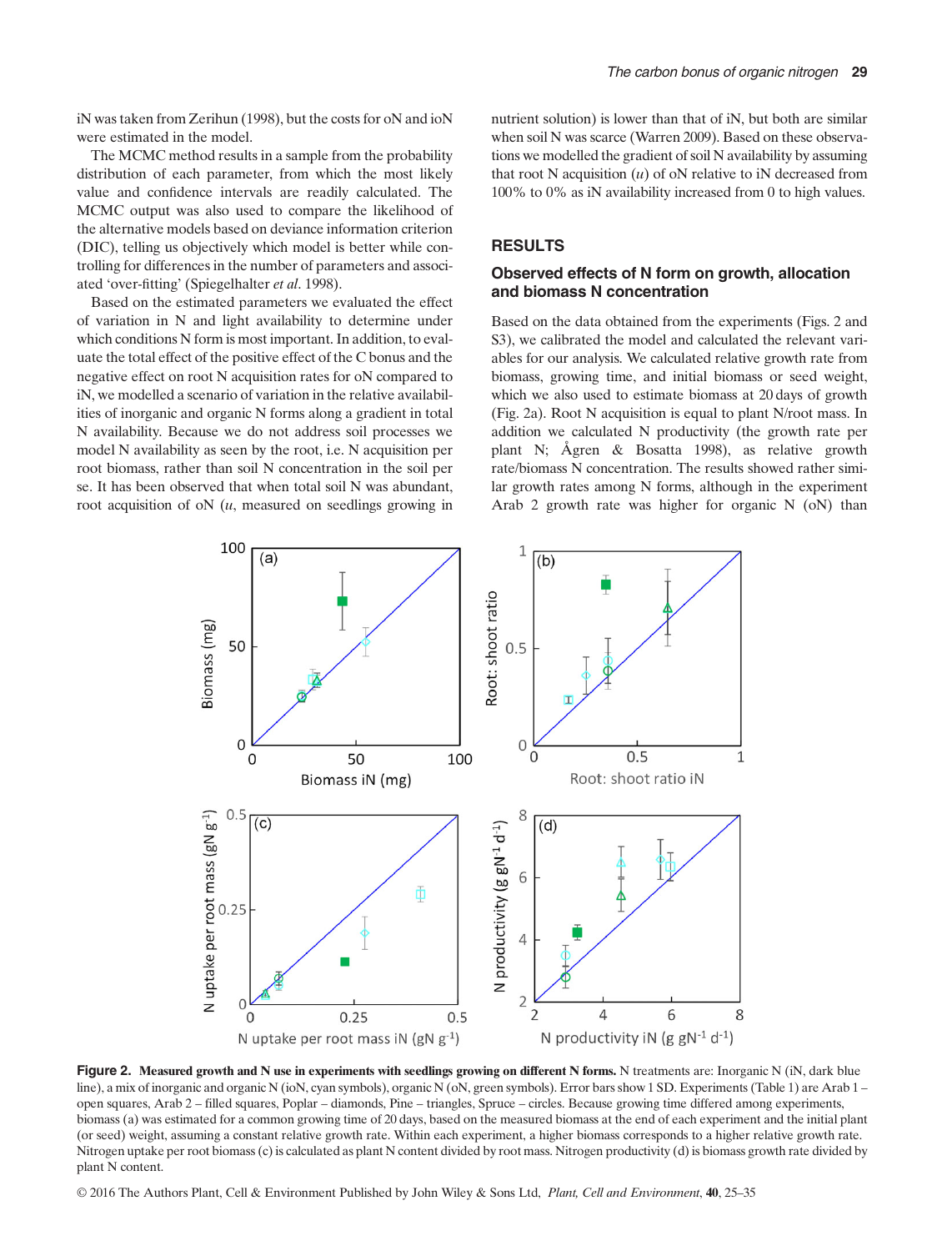inorganic N (iN). In this experiment there was also a higher biomass C concentration in the oN treatment (40%) than in the iN treatment (36%). Compared to the effects on growth, there were larger effects of N form on root:shoot ratio, root N acquisition and N productivity. Root:shoot ratio and N productivity were generally higher, and root N acquisition lower, for oN and mixed organic and inorganic N forms (ioN) than for iN. These differences were particularly large for Arab. 2 (see also Fig. S3).

#### Differences in the costs of N assimilation among N forms

Using the measured root N acquisition as input data we calibrated the model parameters to match the observations of relative growth rate, fraction shoot and biomass N concentration (see Model evaluation). Because the assimilation costs of different N forms was a main focus of our analysis, we tested four different ways to represent the N assimilation cost (see Model evaluation). The different model versions were evaluated based on their DIC (Supporting methods), which was equal to 328.1, 327.8, 330.5, 326.6 for models 1–4, respectively. Thus, the selected best model (the lowest DIC) was model 4, where N assimilation cost for iN was taken from Zerihun (1998) but the costs for oN and ioN were estimated in the model.

The model was able to reproduce well most of the observed differences among plants and N treatments in each experiment based on the independent variables, root N acquisition and N form. Averaged across experiments mean  $R^2$ s were equal to 0.82, 0.70 and 0.36 for fraction shoot biomass, biomass N concentration and relative growth rate, respectively (see also Fig. S4).

Whereas all other parameters (Table S2) were assumed independent of N form, the key outcome of the model for our analysis is the assimilation costs of oN and ioN, for which the best estimates were lower than for iN in all experiments (Fig. 3). While results vary among experiments, the average of modelled N assimilation costs of oN and ioN across experiments was close to the theoretical values for assimilation of glutamine (Gln) and arginine (Arg) estimated by Zerihun (1998).

# Modelled interactions of light, total N availability and N form

Our mechanistic model allows us to evaluate resource levels beyond those used in the experiments, and to determine under which conditions N form is most important. We found that the effect of N form is largest at high N and high light intensity (Fig. 4). In addition, we evaluated the effect of N form on growth under a soil scenario based on the observation that the relative availability of iN compared to oN increases along a gradient of increasing total soil N availability. Based on the parameters for Arabidopsis (Arab. 2 experiment) we found that growth rate and the nitrogen productivity were higher for oN than iN unless iN availability was at least three times higher than for oN (Fig. 5). Moreover, the root:shoot ratio was always higher for oN than iN.

### **DISCUSSION**

N form affects plant growth via its effects on root uptake and N assimilation cost. Using a tractable mechanistic model of plant growth we have shown that most of the effects of the form of N taken up by roots on plant growth, allocation and biomass N concentration can be explained by only two factors: N acquisition per root biomass and N assimilation costs. Importantly, we do not address how the availability of different N forms is controlled in the soil; rather, we focus on how a given acquisition of



Figure 3. Model estimates of C costs of N assimilation. Based on observed growth rates, N concentrations and shoot fractions, a Markov chain Monte Carlo method (Supporting methods) was used to estimate 75% lower and upper confidence intervals (bars), most likely value (ML, horizontal line in the bars) and 95% lower and upper confidence intervals (error bars) for each treatment, and for the mean among the ML values. Lines show theoretical values from Zerihun *et al.* (2008) for inorganic N (NO<sub>3</sub>, dark blue line), organic N glutamine (Gln, lower green line) and organic N arginine (Arg, upper green line).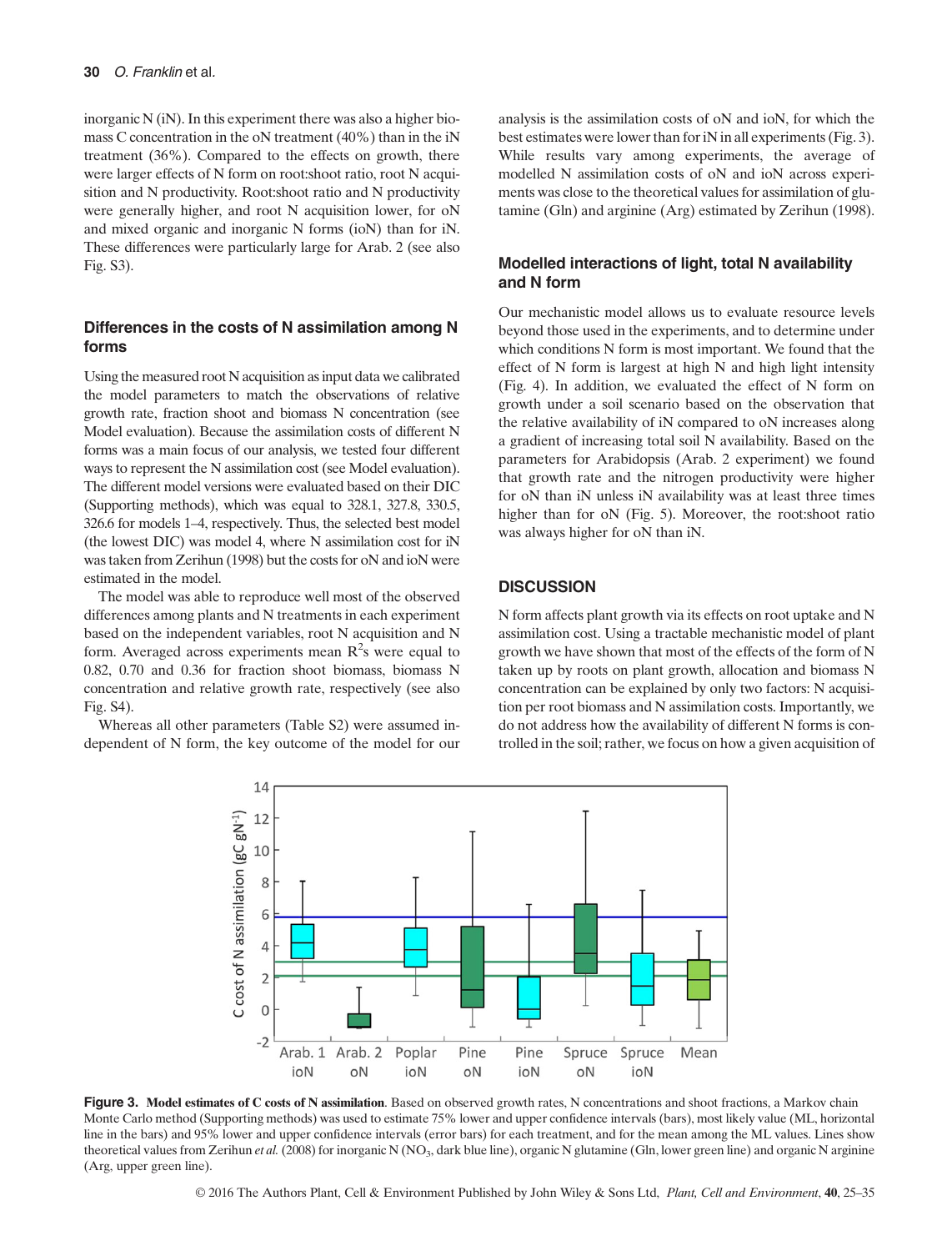

Figure 4. Modelled effects of N form, N availability and light on growth of Arabidopsis. (a): Measured (symbols) and modelled (lines) relative growth rate (RGR), where the vertical distance between growth on organic N (oN, light green line) and inorganic N (iN, dark blue line) is caused by the difference in N assimilation cost,  $r_A = 2 (gC gN^{-1})$  for oN (Gln), and 5.8 for iN (NO<sub>3</sub>). The horizontal arrow ( $\Delta u$ ) shows the measured difference in root N acquisition (*u*) where  $u = 0.13$  (gN g root<sup>-1</sup>) for oN and 0.23 for iN. (b) The modelled difference in RGR for oN compared to iN as a function of light level, shown for different N acquisition per root mass,  $u = 0.23$  (solid line) and  $u = 0.115$  (dashed line). (c) Because of their exponential growth, even relatively small difference in RGR (shown in a) between oN and iN leads to a large difference in biomass over time.

N per root biomass and the resulting N uptake affect plant growth. Growing seedlings on sterile agar plates in the Arabidopsis and poplar experiments ensured that the added N form was not converted to another form by microorganisms before it was taken up, and thus, true plant effects were observed. However, although non-sterile soil was used for pine and spruce, they responded to added N form similarly to the other plants, which indicates the experimental treatments were effective despite potential conversion of one N form to another by soil microorganisms. A key advantage of our approach was that we used total N uptake per root biomass as an independent (observed) variable, thereby controlling for differences in root N availability, which otherwise complicates the interpretation of N-form experiments.

While the model explains most of the observed differences among plants and N treatments, the slightly lower ability to explain effects on growth rate compared to the other plant traits is largely because of variation within each N treatment in the pine and spruce experiments (Fig. S4). However, the overall agreement between model and observations, as well as the consistently lower N assimilation costs for oN and ioN than iN (Fig. 3), strongly suggest that the model captures the key costs and benefits governing plant response to N form taken up. The effect of N form on N assimilation cost had previously not been quantified based on observations. Whereas bottom-up chemical calculations suggested negligible effects of N form on growth (Zerihun et al. 1998), experiments showed significant effects of N form, at times with higher growth and always higher root allocation for oN than iN (Fig. 2; Cambui et al. 2011). Here we partly reconcile these divergent findings by confirming the chemically estimated differences between N forms (Zerihun et al. 1998) by our independent estimates based on whole plant traits (Fig. 3), while at the same time showing that these differences do indeed affect plant growth and root: shoot allocation (Figs. 2, 4, S2).

In particular, the model shows that positive effects of oN relative to iN on growth can be ascribed to lower N assimilation costs (Fig. 3), which increases N productivity (Figs. 2, 5 and S2). However, because of a simultaneous (observed) negative effect on root N acquisition (Fig. 2c) only minimal effects on net growth were observed in most of the experiments (Figs. 2a, 4a). The net result of these counteracting effects on growth depends on their relative sizes and on the overall N availability, as discussed below. However, both these effects contribute to higher root biomass fraction for oN than iN treatments (Fig. 1), which explains the consistent observations of this effect (Fig. 2b, Cambui et al. 2011; Gruffman et al. 2012; Öhlund & Näsholm 2002).

The benefit of organic N is largest for small plants with high biomass N concentration under high light. While our experiments provide data for a limited range of light and N availability, our mechanistic model allows us to evaluate resource levels beyond those used in the experiments, and to determine under which conditions N form is most important. We find that the effect of N form is largest at high N and high light intensity (Fig. 4). The reason is that under these conditions biomass N concentration is high, and thus the cost of N assimilation for biomass growth is high and therefore influential relative to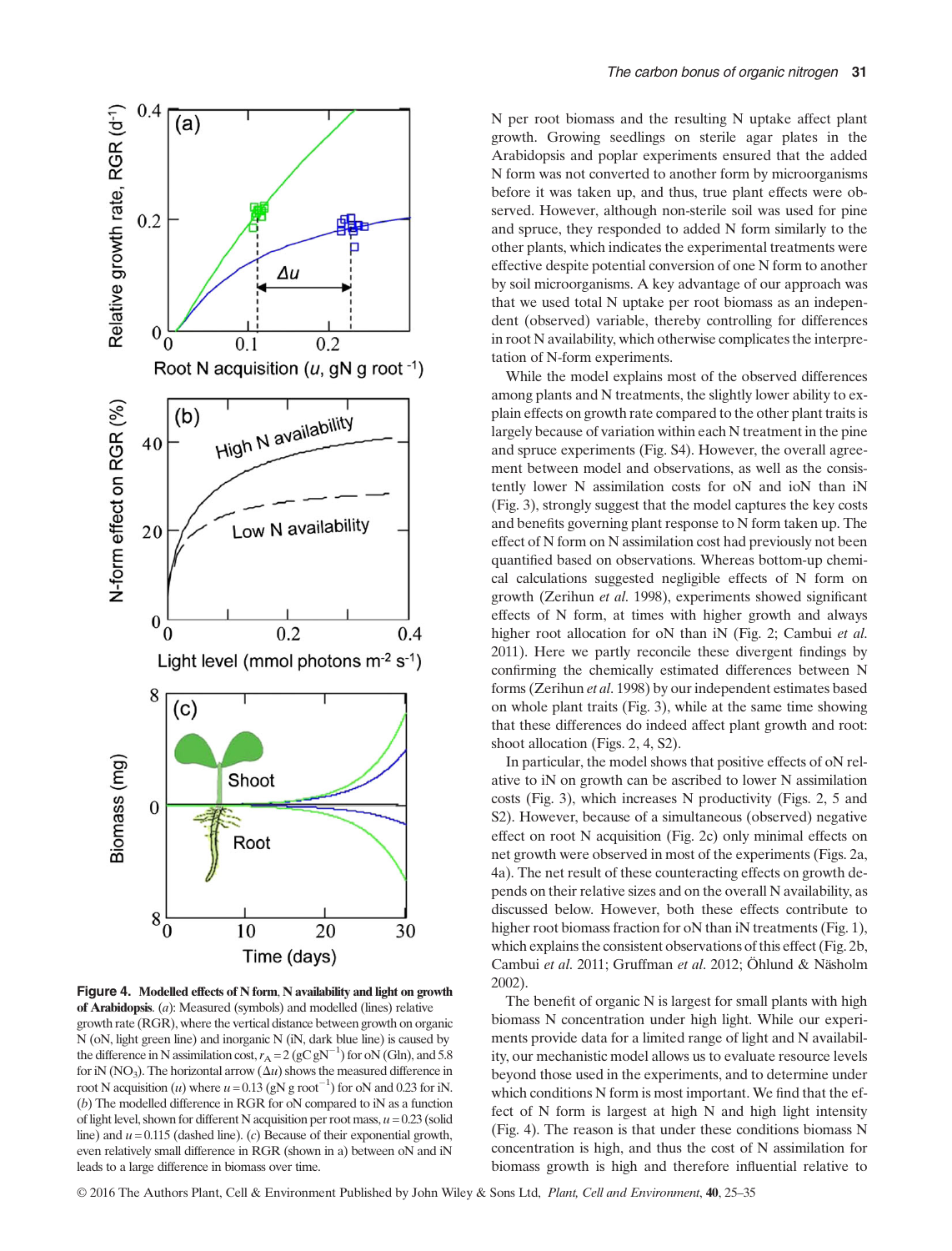

Figure 5. Modelled growth of Arabidopsis on different N forms as a function of N availability. Solid lines show plant using inorganic N (iN, blue grey lines) and organic N (oN, light green lines) driven by a scenario of declining root acquisition of oN relative to iN according to (a). Despite this relative decline in oN acquisition, growth rate (b) remains higher for oN than iN until the relative acquisition per root mass of iN is three times higher than for oN (circles). At the same time, nitrogen productivity remains 20% higher (d) and root:shoot ratio three times higher for oN than iN (c).

other costs. Although this prediction appears to be in conflict with the general belief that oN would be most important for plants growing under low N availability (Paungfoo-Lonhienne et al. 2012), recent measurements of N availability at the scale of roots (rather than bulk soil) indicate that, excluding a period immediately after N fertilizer addition, plants take up more oN than iN even in a fertile agricultural site (Brackin et al. 2015).

The positive relationship between biomass N concentration and N assimilation costs means that the importance of N form declines as plants grow larger. As plants grow, self-shading reduces intercepted radiation per leaf, reducing the optimal N concentration of the leaves at the same time as the production of low N tissues such as stems increases in many plants. However, for small plants even a small difference in growth rate may be important, especially in a competitive context. Although the difference in relative growth rate between the N forms in Fig. 2 appear rather modest, because of the exponential growth of these small plants it quickly leads to large differences in size over time (Fig. 4c). In summary, while our estimates of the difference in N assimilation costs between N forms agree with bottom-up chemically based estimates (Fig. 3), our whole plant perspective reveals that these apparently small differences scale up to significant effects on growth and allocation over time and may be more important than previously thought.

# Organic N is cheaper to use but more expensive to get than inorganic N – but what is the total effect on growth?

Previous studies on N form preferences has been focused on the premise that plants are adapted, or acclimate, to preferentially take up the N form most available to them (Boczulak et al. 2014; Scott & Rothstein 2011), yet our findings imply that not only the availability of different N forms is important but also the cost of assimilation once the N has been taken up. Here we found that, compared to iN, oN is cheaper to assimilate but sometimes more expensive to take up (N uptake per root biomass is lower). A key question is how the benefit of a lower N assimilation adds up with the higher uptake cost, i.e. when is the net growth effect positive and therefore oN should lead to a higher plant growth than iN?

Whereas the difference in N assimilation cost should be largely independent of environmental conditions, the uptake difference depends on how external factors vary among soils, in particular with soil N availability. In low N soils, mainly organic N forms are available (Inselsbacher & Näsholm 2012), whereas in fertile high N soils,  $NO<sub>3</sub>$  or NH4 dominate (Nordin et al. 2001; Paungfoo-Lonhienne et al. 2012). In line with the hypothesized correlation between availability and plant preference, when total soil N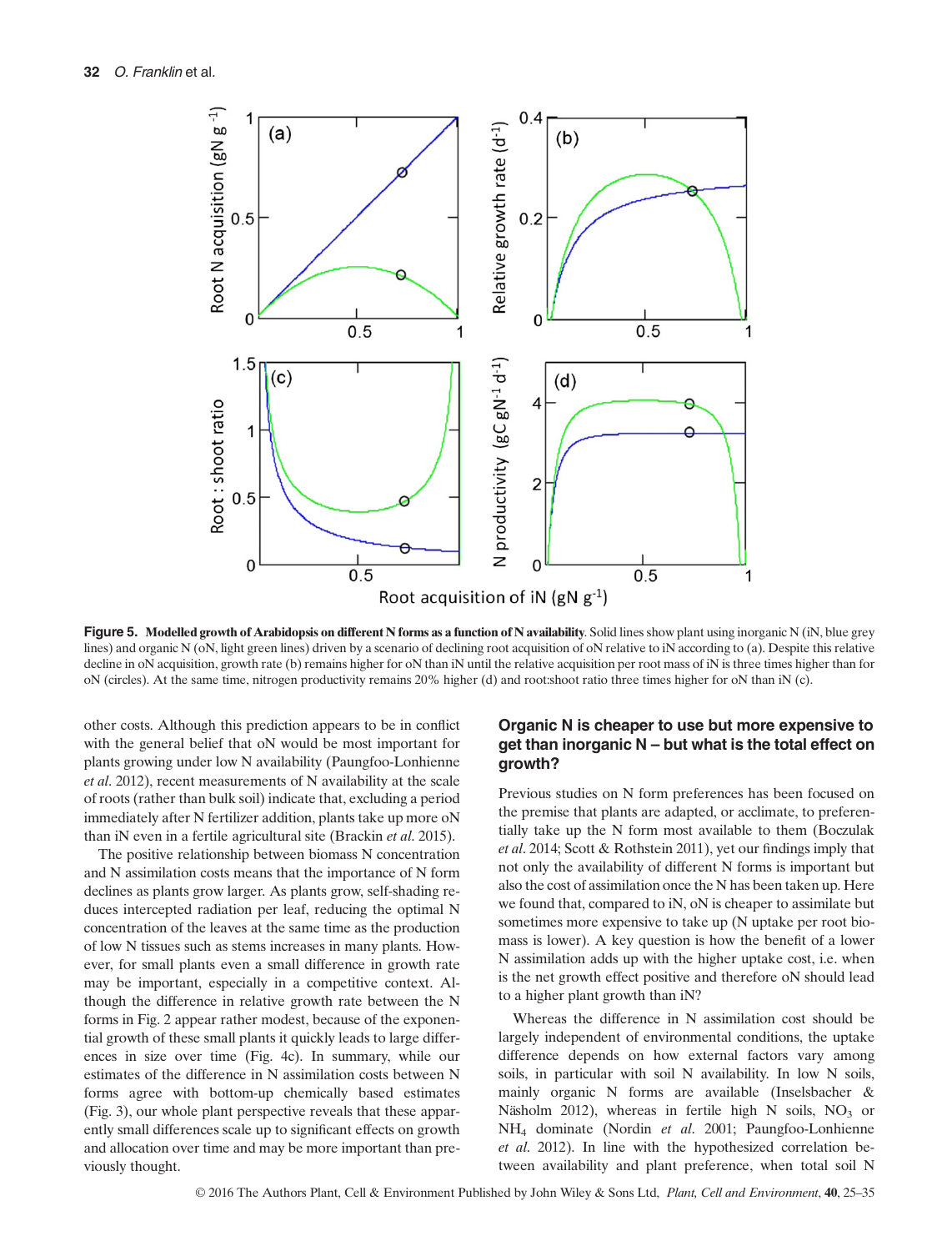was abundant, root acquisition of  $\alpha$  ( $u$ , measured on seedlings growing in nutrient solution) was lower than that of iN, but both rates were similar when soil N was scarce (Warren 2009). Based on these observations we modelled a gradient of increasing total soil N availability and decreasing soil oN: iN ratio (Fig. 5). Despite the declining relative availability of oN in this scenario, the growth rate advantage for oN compared to iN persists as N availability increases, even until acquisition of iN per root mass is three times higher than for oN (Figs. 5a, d). This demonstrates that the benefit of cheaper N assimilation (the C bonus) may make oN preferable to iN despite lower availability in the soil.

## Organic N uptake promotes NUE by enhanced root growth and N productivity

An important question for agriculture and forestry is how the form of N taken up by plants affects productivity and nitrogen use efficiency (NUE). There are many ways to define NUE (Lassaletta et al. 2014) and perhaps the most relevant from a practical perspective is the yield per N added. This NUE can be viewed as the combination of two factors: (1) the fraction of added N taken up by the plants, and  $(2)$  N productivity – the growth rate per plant N (Ågren & Bosatta 1998). For crop production, crop yield (e.g. grain) per biomass would be a third factor in the NUE equation, which however is mainly determined at a later stage of growth than the seedling phase considered here. Thus, our results are by no means directly applicable for quantitative predictions of agricultural yield, rather the indicate in which direction N form may change NUE and by which mechanism.

Although the first factor, the fraction N taken up, is largely controlled by soil processes, such as competition with microbes (Wilson et al. 2013), beyond the scope of our model it is also influenced by root growth. Our analysis shows that root biomass fraction is always higher if plants are growing on oN than on iN (Fig. 5), which was partly because of lower root N acquisition oN in our experiments (Figs. 1, 2 and 4). This means that a larger proportion of biomass production is allocated to roots rather than above ground crop yield. However, in all our experiments, except for poplar, there was higher relative growth rate for oN than iN treatments (Figs. 2 and S2). This advantage in relative growth rate may quickly compensate for the effect of a higher root:shoot ratio over time (Fig. 4c) so that total above-ground yield will be larger for oN than iN despite higher root:shoot ratio. Importantly, although it does not contribute to yield directly, the increase in root growth associated with oN leads to larger total N uptake capacity, which increases the fraction of added fertilizer N taken up and reduces N losses from the field and thereby increases NUE over time (Paungfoo-Lonhienne et al. 2012). Indeed, higher N retention for oN than iN has been observed in pine and spruce seedling nurseries (Öhlund & Näsholm 2002).

Our analysis shows that the second factor of NUE, the N productivity, is also higher for oN than iN because of lower N assimilation costs, unless oN availability is much lower than iN (<4% in Fig. 5). Interestingly, under rising atmospheric  $CO<sub>2</sub>$  this advantage of oN over iN (if in the form of nitrate) may increase further as the photo-respiratory fuelling of nitrate assimilation declines because of reduced photo respiration (Bloom et al. 2014).

In summary, although the empirical evidence is yet limited to a few species grown in laboratories, our results show that plant uptake of oN has a previously underestimated physiological advantage over iN in terms of lower N assimilation costs. Because the effect is strongest in small plants with high N concentration, especially where light is not limiting, these results are particularly relevant for establishment of tree seedlings in tree nurseries and agricultural crops, suggesting that NUE could be increased by increasing availability of organic N relative to inorganic N. While the magnitude of such an NUE effect may be smaller in other settings, its basis in fundamental biochemistry suggest that the relationship between N form and NUE should be of universal relevance for plant growth.

#### ACKNOWLEDGEMENTS

O.F. and T.N. were supported by The Kempe foundations, The Swedish University of Agricultural Sciences (TC4F and Bio4E) and the research councils: The Swedish Research Council for Environment, Agricultural Sciences and Spatial Planning, The Swedish Research Council and The Swedish Governmental Agency for Innovation Systems and Knut and Alice Wallenberg foundation. S.P and R.O. were supported in part by the US Department of Energy through the Office of Biological and Environmental Research Terrestrial Carbon Processes program (DE-SC0006967). OF acknowledges support from the European Research Council Synergy grant ERC-2013-SyG-610028 IMBALANCE-P. We thank Marta Gallart and Gabriel Katul for valuable scientific input.

## **REFERENCES**

- Ågren G.I. & Bosatta E. (1998) Theoretical Ecosystem Ecology: Understanding Element Cycles. Cambridge University Press, Cambridge.
- Ågren G.I. & Franklin O. (2003) Root:shoot ratios, optimization and nitrogen productivity. Annals of Botany 92, 795–800.
- Andersen K.M. & Turner B.L. (2013) Preferences or plasticity in nitrogen acquisition by understorey palms in a tropical montane forest. Journal of Ecology 101, 819–825.
- Arkoun M., Sarda X., Jannin L., Laîné P., Etienne P., Garcia-Mina J.-M., Yvin J.- C. & Ourry A. (2012) Hydroponics versus field lysimeter studies of urea, ammonium and nitrate uptake by oilseed rape (Brassica napus L.) Journal of Experimental Botany 63, 5245–5258.
- Ashton I.W., Miller A.E., Bowman W.D. & Suding K.N. (2008) Nitrogen preferences and plant-soil feedbacks as influenced by neighbors in the alpine tundra. Oecologia 156, 625–636.
- Bloom A.J., Burger M., Kimball B.A. & Pinter P.J. (2014) Nitrate assimilation is inhibited by elevated  $CO<sub>2</sub>$  in field-grown wheat. Nature Climate Change 4, 477–480.
- Boczulak S.A., Hawkins B.J. & Roy R. (2014) Temperature effects on nitrogen form uptake by seedling roots of three contrasting conifers. Tree Physiology 34, 513–523.
- Brackin R., Näsholm T., Robinson N., Guillou S., Vinall K., Lakshmanan P., Schmidt S. & Inselsbacher E. (2015) Nitrogen fluxes at the root-soil interface show a mismatch of nitrogen fertilizer supply and sugarcane root uptake capacity. Scientific Reports 5, 15727.
- Cambui C.A., Svennerstam H., Gruffman L., Nordin A., Ganeteg U. & Näsholm T. (2011) Patterns of plant biomass partitioning depend on nitrogen source. PLoS ONE 6.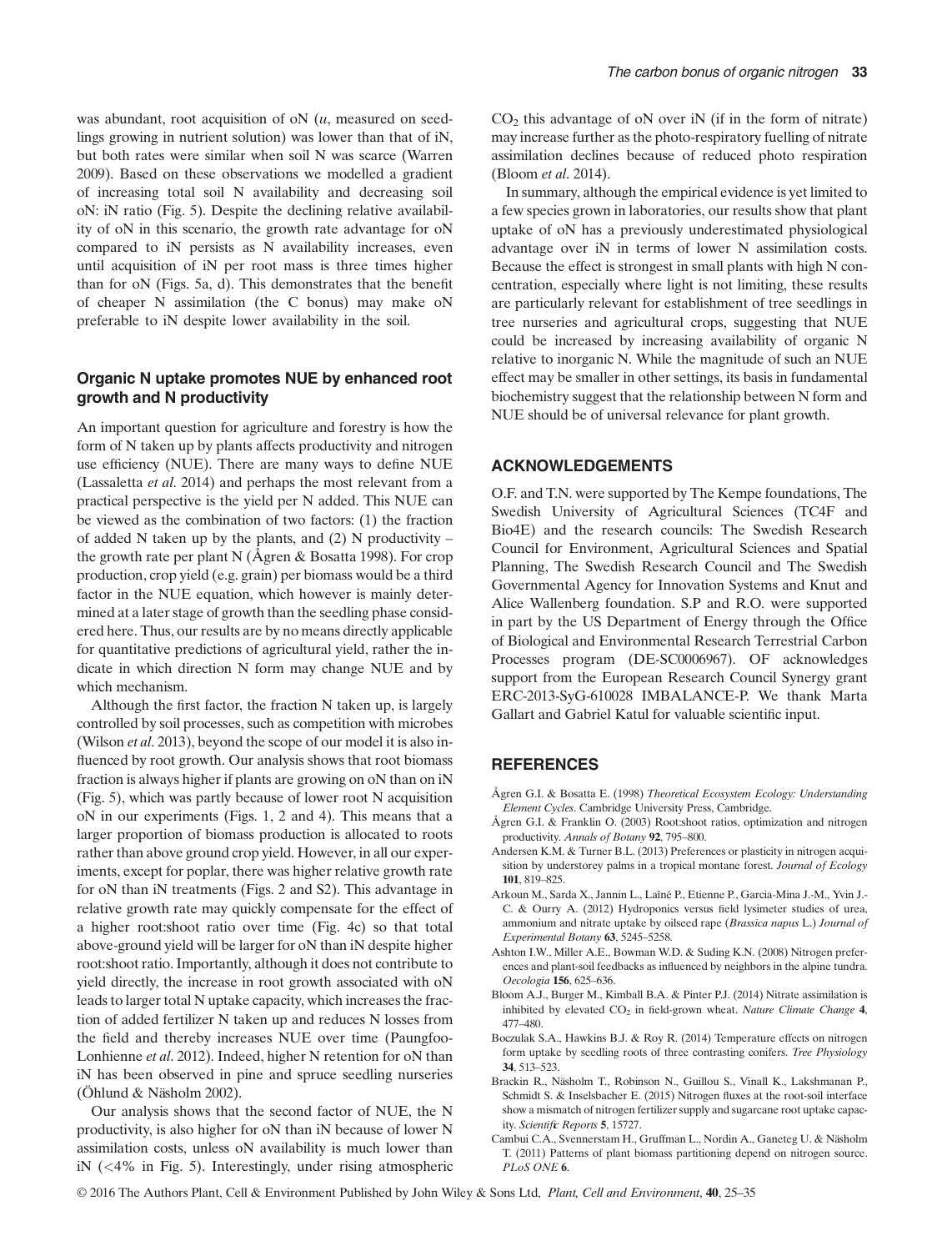Chapin F.S. III, Moilanen L. & Kielland K. (1993) Preferential use of organic nitrogen for growth by a non-mycorrhizal arctic sedge. Nature 361, 150–153.

- Choudhury B.J. (2001) Implementing a nitrogen-based model for autotrophic respiration using satellite and field observations. Tropical Ecology 2, 141–174.
- De Vries F.W.T.P., Brunsting A.H.M. & Van Laar H.H. (1974) Products, requirements and efficiency of biosynthesis a quantitative approach. Journal of Theoretical Biology 45, 339–377.
- Dewar R.C., Franklin O., Mäkelä A., Mcmurtrie R.E. & Valentine H.T. (2009) Optimal function explains forest responses to global change. BioScience 59, 127–139.
- Franklin O. (2007) Optimal nitrogen allocation controls tree responses to elevated CO<sub>2</sub>. New Phytologist 174, 811-822.
- Franklin O., Johansson J., Dewar R.C., Dieckmann U., McMurtrie R.E., Brännström Å. & Dybzinski R. (2012) Modeling carbon allocation in trees: a search for principles. Tree Physiology 32, 648–666.
- Geisseler D., Horwath W.R. & Doane T.A. (2009) Significance of organic nitrogen uptake from plant residues by soil microorganisms as affected by carbon and nitrogen availability. Soil Biology and Biochemistry 41, 1281–1288.
- Gruffman L., Ishida T., Nordin A. & Näsholm T. (2012) Cultivation of Norway spruce and Scots pine on organic nitrogen improves seedling morphology and field performance. Forest Ecology and Management 276, 118–124.
- Gruffman L., Palmroth S. & Näsholm T. (2013) Organic nitrogen uptake of Scots pine seedlings is independent of current carbohydrate supply. Tree Physiology 33, 590–600.
- Harrison K.A., Bol R. & Bardgett R.D. (2007) Preferences for different nitrogen forms by coexisting plant species and soil microbes. Ecology 88, 989–999.
- Harrison K.A., Bol R. & Bardgett R.D. (2008) Do plant species with different growth strategies vary in their ability to compete with soil microbes for chemical forms of nitrogen? Soil Biology and Biochemistry 40, 228–237.
- Hill P.W., Quilliam R.S., DeLuca T.H., Farrar J., Farrell M., Roberts P., … Jones D.L. (2011) Acquisition and assimilation of nitrogen as peptide-bound and D-enantiomers of amino acids by wheat. PLoS ONE 6.
- Holst J., Brackin R., Robinson N., Lakshmanan P. & Schmidt S. (2012) Soluble inorganic and organic nitrogen in two Australian soils under sugarcane cultivation. Agriculture, Ecosystems & Environment 155, 16–26.
- Inselsbacher E. & Näsholm T. (2012) The below-ground perspective of forest plants: soil provides mainly organic nitrogen for plants and mycorrhizal fungi. New Phytologist 195, 329–334.
- Jämtgård S., Näsholm T. & Huss-Danell K. (2010) Nitrogen compounds in soil solutions of agricultural land. Soil Biology and Biochemistry 42, 2325-2330.
- Jones D.L., Healey J.R., Willett V.B., Farrar J.F. & Hodge A. (2005) Dissolved organic nitrogen uptake by plants—an important N uptake pathway? Soil Biology and Biochemistry 37, 413–423.
- Lambers H., Chapin F.S. & Pons T.L. (1998) Plant Physiological Ecology. Springer, New York.
- Lassaletta L., Billen G., Grizzetti B., Anglade J. & Garnier J. (2014) 50 year trends in nitrogen use efficiency of world cropping systems: the relationship between yield and nitrogen input to cropland. Environmental Research Letters 9, 105011.
- McKane R.B., Johnson L.C., Shaver G.R., Nadelhoffer K.J., Rastetter E.B., Fry B., … Murray G. (2002) Resource-based niches provide a basis for plant species diversity and dominance in arctic tundra. Nature 415, 68–71.
- Miller A.E. & Bowman W.D. (2002) Variation in nitrogen-15 natural abundance and nitrogen uptake traits among co-occurring alpine species: do species partition by nitrogen form? Oecologia 130, 609–616.
- Miller A.E., Bowman W.D. & Suding K.N. (2007) Plant uptake of inorganic and organic nitrogen: neighbor identity matters. Ecology 88, 1832–1840.
- Näsholm T., Kielland K. & Ganeteg U. (2009) Uptake of organic nitrogen by plants. New Phytologist 182, 31–48.
- Nordin A., Högberg P. & Näsholm T. (2001) Soil nitrogen form and plant nitrogen uptake along a boreal forest productivity gradient. Oecologia 129, 125–132.
- Öhlund J. & Näsholm T. (2002) Low nitrogen losses with a new source of nitrogen for cultivation of conifer seedlings. Environmental Science & Technology 36, 4854–4859.
- Owen A.G. & Jones D.L. (2001) Competition for amino acids between wheat roots and rhizosphere microorganisms and the role of amino acids in plant n acquisition. Soil Biology and Biochemistry 33, 651–657.
- Paine C.E.T., Marthews T.R., Vogt D.R., Purves D., Rees M., Hector A. & Turnbull L.A. (2012) How to fit nonlinear plant growth models and calculate growth rates: an update for ecologists. Methods in Ecology and Evolution 3, 245–256.
- Paungfoo-Lonhienne C., Lonhienne T.G.A., Rentsch D., Robinson N., Christie M., Webb R.I., … Schmidt S. (2008) Plants can use protein as a nitrogen source without assistance from other organisms. Proceedings of the National Academy of Sciences, USA 105, 4524–4529.
- Paungfoo-Lonhienne C., Visser J., Lonhienne T.G.A. & Schmidt S. (2012) Past, present and future of organic nutrients. Plant and Soil 359, 1–18.
- Ryan M.G., Hubbard R.M., Pongracic S., Raison R.J. & McMurtrie R.E. (1996) Foliage, fine-root, woody-tissue and stand respiration in Pinus radiata in relation to nitrogen status. Tree Physiology 16, 333–343.
- Schimel J.P. & Chapin S.F. III (1996) Tundra plant uptake of amino acid and NH4+ nitrogen in situ: plants compete well for amino acid N. Ecology 77, 2142–2147.
- Schmidt S., Mason M., Sangtiean T. & Stewart G.R. (2003) Do cluster roots of Hakea actities (Proteaceae) acquire complex organic nitrogen? Plant and Soil 248, 157–165.
- Scott E.E. & Rothstein D.E. (2011) Amino acid uptake by temperate tree species characteristic of low- and high-fertility habitats. Oecologia 167, 547-557.
- Spiegelhalter D.J., Best N.G., Carlin B.P. & Van der Linde A. (1998) Bayesian deviance, the effective number of parameters, and the comparison of arbitrarily complex models. Research Report, 98–009.
- Thornley J.H.M. (1998) Dynamic model of leaf photosynthesis with acclimation to light and nitrogen. Annals of Botany 81, 421–430.
- Warren C.R. (2009) Does nitrogen concentration affect relative uptake rates of nitrate, ammonium, and glycine? Journal of Plant Nutrition and Soil Science 172, 224–229.
- Wei L., Chen C. & Yu S. (2015) Uptake of organic nitrogen and preference for inorganic nitrogen by two Australian native Araucariaceae species. Plant Ecology and Diversity 8, 259–264.
- Wilkinson A., Hill P.W., Vaieretti M.V., Farrar J.F., Jones D.L. & Bardgett R.D. (2015) Challenging the paradigm of nitrogen cycling: no evidence of in situ resource partitioning by coexisting plant species in grasslands of contrasting fertility. Ecology and Evolution 5, 275–287.
- Wilson A.R., Nzokou P., Güney D. & Kulaç Ş. (2013) Growth response and nitrogen use physiology of Fraser fir (Abies fraseri), red pine (Pinus resinosa), and hybrid poplar under amino acid nutrition. New Forests 44, 281–295.
- Zerihun A., McKenzie B.A. & Morton J.D. (1998) Photosynthate costs associated with the utilization of different nitrogen-forms: influence on the carbon balance of plants and shoot-root biomass partitioning. New Phytologist 138, 1–11.

Received 24 November 2015; received in revised form 23 May 2016; accepted for publication 24 May 2016

#### SUPPORTING INFORMATION

Additional Supporting Information may be found in the online version of this article at the publisher's web-site:

Figure S1. Measurements indicating a constant biomass N concentration (a) and exponential growth (b) of Arabidopsis seedlings. Symbols show shoots (circles), roots (triangles) and total biomass (squares) for seedlings supplied with a mix of glutamine and nitrate (ioN, turquoise symbols) and only glutamine (oN, green symbols). The lines in (b) show fitted exponential functions corresponding to a constant relative growth rate  $(B=3.90 \text{ e}^{0.082t} \text{ for } i\text{ oN}$  and  $B=3.50 \text{ e}^{0.11t}$  for oN). Growing days  $(t)$  is the number of days passed since the plants were transferred to the experiment. The growing conditions were equal to those in the experiment Arab 1 (Table 1).

Figure S2. Optimal plant growth and the effects of N assimilation cost and root N availability. Upper panels show how the lower assimilation costs of organic nitrogen uptake (dashed light-red lines) reduce total C costs relative to inorganic nitrogen uptake (solid light-red lines) leading to higher maximal net C gain defined as the difference between total C gain (dark green line) and costs (vertical arrows in c). It also slightly increases optimal N concentration, which, at fixed soil N availability, requires increased fraction root at the expense of shoot to support N uptake (b). Lower panels show how reduced root N acquisition because of reduced soil N availability (dashed versus solid lines in d–f) increases C costs to maintain a given plant N concentration (red lines in d) because more root